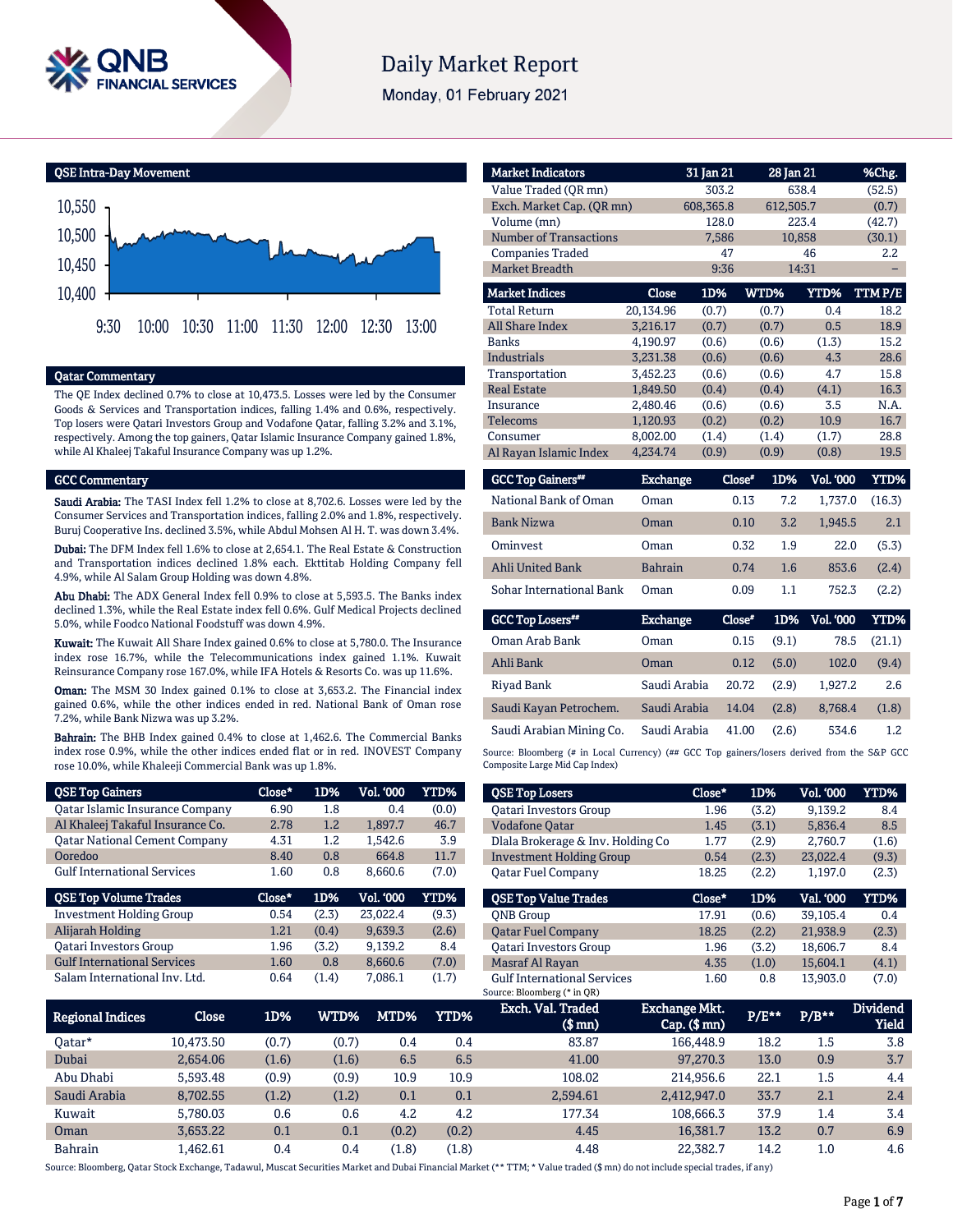# Qatar Market Commentary

- The QE Index declined 0.7% to close at 10,473.5. The Consumer Goods & Services and Transportation indices led the losses. The index fell on the back of selling pressure from GCC and Foreign shareholders despite buying support from Qatari and Arab shareholders.
- Qatari Investors Group and Vodafone Qatar were the top losers, falling 3.2% and 3.1%, respectively. Among the top gainers, Qatar Islamic Insurance Company gained 1.8%, while Al Khaleej Takaful Insurance Company was up 1.2%.
- Volume of shares traded on Sunday fell by 42.7% to 128.0mn from 223.4mn on Thursday. Further, as compared to the 30-day moving average of 182.8mn, volume for the day was 29.9% lower. Investment Holding Group and Alijarah Holding were the most active stocks, contributing 18.0% and 7.5% to the total volume, respectively.

| <b>Overall Activity</b>        | Buy %* | Sell %* | Net (QR)         |
|--------------------------------|--------|---------|------------------|
| Oatari Individuals             | 53.49% | 44.32%  | 27,798,043.6     |
| <b>Oatari Institutions</b>     | 13.48% | 12.86%  | 1,877,681.1      |
| Qatari                         | 66.97% | 57.18%  | 29,675,724.8     |
| <b>GCC</b> Individuals         | 1.05%  | 2.00%   | (2,900,469.4)    |
| <b>GCC</b> Institutions        | 1.07%  | 5.26%   | (12,690,070.1)   |
| <b>GCC</b>                     | 2.12%  | 7.26%   | (15,590,539.5)   |
| Arab Individuals               | 13.81% | 13.76%  | 145,556.8        |
| <b>Arab Institutions</b>       | 0.01%  |         | 18,137.0         |
| Arab                           | 13.81% | 13.76%  | 163,693.8        |
| Foreigners Individuals         | 5.51%  | 4.82%   | 2,107,351.0      |
| <b>Foreigners Institutions</b> | 11.59% | 16.98%  | (16,356,229.9)   |
| <b>Foreigners</b>              | 17.10% | 21.80%  | (14, 248, 879.0) |

Source: Qatar Stock Exchange (\*as a % of traded value)

# Earnings Releases and Earnings Calendar

#### Earnings Releases

| Company                           | Market       | Currency  | Revenue (mn)<br>402020 | % Change<br>YoY | <b>Operating Profit</b><br>(mn) 402020 | % Change<br>YoY | <b>Net Profit</b><br>$(mn)$ 402020 | % Change<br>YoY |
|-----------------------------------|--------------|-----------|------------------------|-----------------|----------------------------------------|-----------------|------------------------------------|-----------------|
|                                   |              |           |                        |                 |                                        |                 |                                    |                 |
| United Wire Factories Co.*        | Saudi Arabia | <b>SR</b> | 777.3                  | 7.3%            | 72.3                                   | 119.8%          | 62.1                               | 181.0%          |
| Jarir Marketing Co.*              | Saudi Arabia | <b>SR</b> | 9.305.8                | 10.5%           | 1.100.8                                | 2.8%            | 1.002.9                            | 1.8%            |
| Saudi Industrial Investment Group | Saudi Arabia | <b>SR</b> | 1.644.0                | $-12.1%$        | 447.0                                  | 84.7%           | 235.0                              | 273.0%          |
| National Petrochemical Co.        | Saudi Arabia | <b>SR</b> | 1.644.0                | $-12.1%$        | 372.0                                  | 46.5%           | 251.0                              | 88.7%           |
| Saudi Basic Industries Corp.#     | Saudi Arabia | <b>SR</b> | 32.9                   | 3.7%            | 3.7                                    | N/A             | 2.2                                | N/A             |

Source: Company data, DFM, ADX, MSM, TASI, BHB. (# – Values in Billion, \*Financial for FY2020)

#### Earnings Calendar

| <b>Tickers</b> | <b>Company Name</b>                                  | Date of reporting 4Q2020 results | No. of days remaining | <b>Status</b> |
|----------------|------------------------------------------------------|----------------------------------|-----------------------|---------------|
| <b>OIGD</b>    | <b>Oatari Investors Group</b>                        | $1-Feb-21$                       | 0                     | Due           |
| <b>VFQS</b>    | <b>Vodafone Qatar</b>                                | $2$ -Feb-21                      | $\mathbf{1}$          | Due           |
| <b>UDCD</b>    | <b>United Development Company</b>                    | 3-Feb-21                         | $\overline{2}$        | Due           |
| QAMC           | <b>Qatar Aluminum Manufacturing Company</b>          | $4$ -Feb-21                      | $\overline{3}$        | Due           |
| <b>OGTS</b>    | <b>Qatar Gas Transport Company Limited (Nakilat)</b> | 7-Feb-21                         | 6                     | Due           |
| <b>BRES</b>    | <b>Barwa Real Estate Company</b>                     | 8-Feb-21                         | 7                     | Due           |
| QCFS           | Qatar Cinema & Film Distribution Company             | 8-Feb-21                         | 7                     | Due           |
| <b>IQCD</b>    | <b>Industries Qatar</b>                              | 8-Feb-21                         | 7                     | Due           |
| <b>DHBK</b>    | Doha Bank                                            | 8-Feb-21                         | 7                     | Due           |
| QATI           | <b>Qatar Insurance Company</b>                       | 14-Feb-21                        | 13                    | Due           |
| QEWS           | Qatar Electricity & Water Company                    | 14-Feb-21                        | 13                    | Due           |
| <b>ORDS</b>    | Ooredoo                                              | 14-Feb-21                        | 13                    | Due           |
| <b>OIMD</b>    | <b>Qatar Industrial Manufacturing Company</b>        | 14-Feb-21                        | 13                    | Due           |
| <b>GISS</b>    | <b>Gulf International Services</b>                   | 18-Feb-21                        | 17                    | Due           |
| <b>DOHI</b>    | Doha Insurance Group                                 | 22-Feb-21                        | 21                    | Due           |
| <b>MPHC</b>    | Mesaieed Petrochemical Holding Company               | 23-Feb-21                        | 22                    | Due           |
| <b>MERS</b>    | Al Meera Consumer Goods Company                      | 23-Feb-21                        | 22                    | Due           |

Source: QSE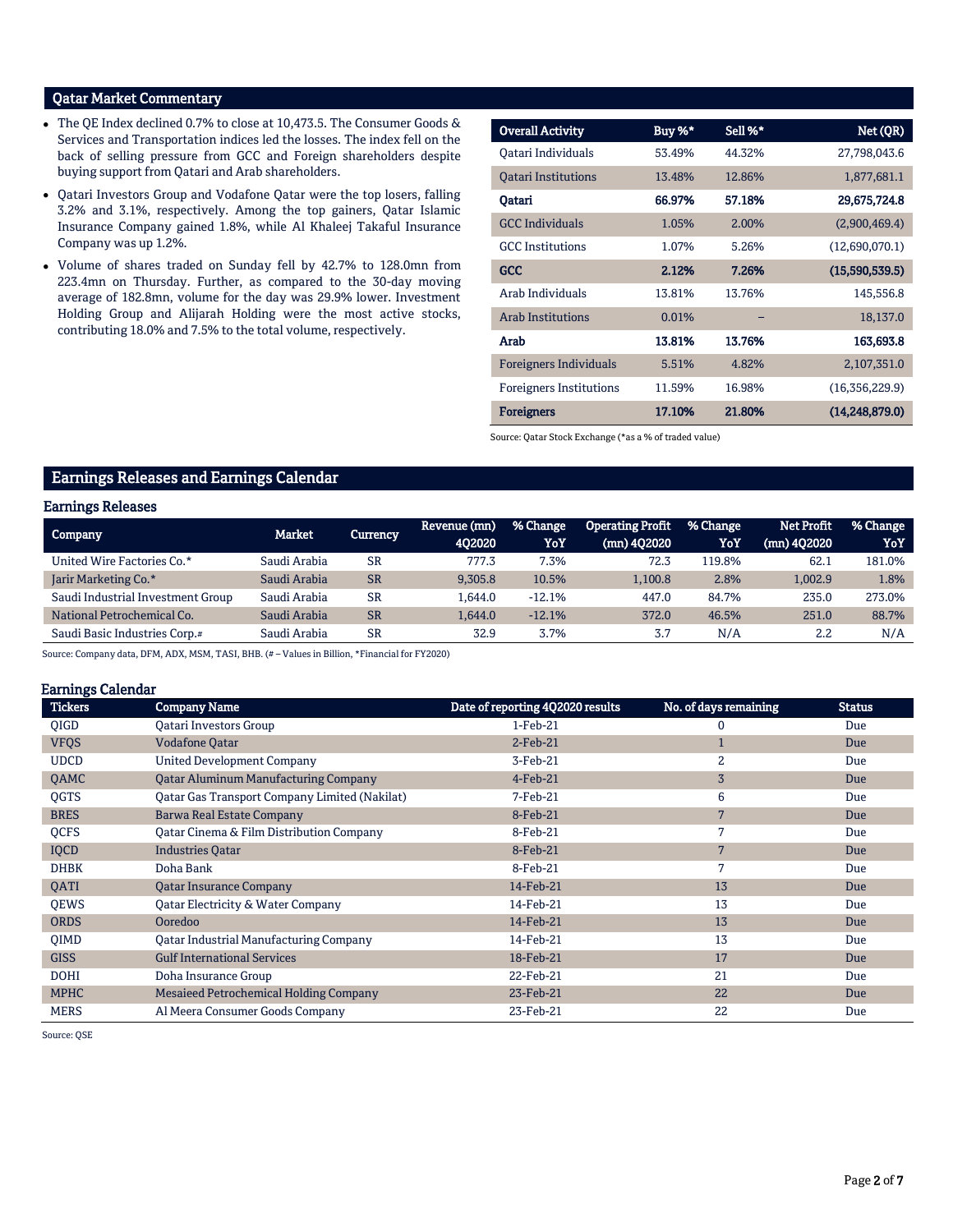# News

## Qatar

- QNB Group's AGM approves 2020 financial statements; 45% cash dividend - QNB Group held its Ordinary General Assembly meeting (AGM) during which it approved the Group's audited financial statements for the year that ended on December 31, 2020. The AGM approved a proposal by the Board of Directors to distribute a cash dividend of 45% of the nominal share value (representing QR0.45 per share). The Board agreed upon the appointment of KPMG as external auditors for the year 2021, during the meeting. (Gulf-Times.com)
- QATI announces deal for investment in Markerstudy Group Qatar Insurance Company (QATI) announced an agreement for an investment into Markerstudy Group led by Pollen Street Capital (Pollen Street). The transaction will see Pollen Street partner with and make a substantial investment alongside the existing founder team. QATI will also participate in the transaction, underlining its commitment as a strategic partner to Markerstudy Group. Markerstudy Group will use the investment to deliver an ambitious and sustainable growth program through a combination of organic and acquisition-led expansion and build on its rapid development over the last 19 years, which culminated in the acquisition of the Coop's insurance underwriting business in December 2020. The investment will also facilitate the repayment of Markerstudy Group's debt to QATI. Founded in 2001, Markerstudy Group is the fifth largest motor insurance provider in the UK, one of the largest privately owned insurance groups, and the largest Managing General Agent in the UK. With over 1.8mn policyholders, they are known for their investment in technology, underwriting expertise and sophisticated product development. (QSE)
- Fuel prices to go up in February Qatar Petroleum (QP) announced the prices of diesel and petrol in Qatar for February, which show an increase over the prices in January. The price of diesel is set at QR1.45 per liter during February, compared to QR1.30 per liter in January, while the price of petrol 95/Super is set at QR1.50 per liter for February, compared to QR1.35 per liter for January. The price of 91/Premium petrol also is to rise, as Qatar Petroleum set its price at QR1.45 per liter for February, compared to QR1.30 per liter in January. (Gulf-Times.com)
- COVID-19: Hospital admissions surge by 85% Qatar has seen an 85% increase in the number of people admitted to hospital with COVID-19 complications and recorded that many people fail to follow preventive measures including quarantine rules. The Ministry of Public Health (MoPH) tweeted a graph yesterday, showing the spike in number of cases further saying, "We have seen an 85% increase this month (January 2021) compared to last month (December 2020) in the number of people admitted to hospital with COVID-19. It is more important than ever that people adhere to preventive measures." The Ministry also reminded the public about importance of adhering to preventive measures to avoid a new wave of infections, in a social media campaign under 'Act now to avoid the second wave of infections.' Meanwhile Head of Vaccination at MoPH, Dr. Soha Al Bayat, has said that one of the main reasons behind increased number of COVID-19 cases is violation of quarantine. (Peninsula Qatar)

# December producer prices up 8.1% as index continues to soar – Producer prices in Qatar stayed in the inflationary territory in December as their index rose 8.1% MoM in keeping with its mostly upward trajectory since September. In the 12 months until December, the Producer Price Index (PPI) showed a sharp decline of 20.9%, according to the Planning and Statistics Authority. The PPI for mining, which carries a maximum weightage of 72.7%, saw an increase of 9.4% in December MoM and a decline of 25.2% YoY. The PSA report attributed the surge to increase in producer prices of crude petroleum and natural gas, but did not specify the reason for the decline in the 12 month period. The manufacturing sector, which has a weightage of 26.8% in the index, rose 5.6% in December MoM, mostly on the back of rise in prices of six groups — basic chemicals by 9.5%, refined petroleum products by 6.3%, paper and paper products by 2.3%, rubber and plastics products by 1.4%, juices by 0.7%, grain mill and other products by 0.5%, and dairy products by 0.3%. However, the sector saw prices decline in two groups — basic metals by 1.6% and beverages by 0.9%. No change was recorded in the manufacturing PPI of cement and other non-metallic products and other chemical products and fiber. On a YoY comparison, the manufacturing PPI of December tanked 11.8%. The major groups that drove the prices down included refined petroleum products by 16.2%, basic chemicals by 11.7%, other chemical products and fiber by 6.9%, cement and other non-metallic products by 5.8%, rubber and plastics products by 3.1% and grain mill and other products by 0.3%. However, prices increased for basic metals by 12.9%, paper and paper products by 6.4%, juices by 5.6% and dairy products by 0.1%. No change was noticed in the beverages group. The PPI for electricity and water, which constitutes 0.5% of the index, showed an increase of 16.6% MoM due to increasing prices in electricity by 30.4%. Prices for water went up by 8.3% during the period. (Qatar Tribune)

 Qatar's household consumption increases 0.18% in December – Qatar's overall household consumption in December, as per the Consumer Price Index, increased by 0.18% from November 2020, according to the latest figures from the Planning and Statistics Authority. The surge was led by the entertainment and culture category, where prices went up by 3.31%, the report said. In the January edition of PSA's monthly report featuring statistics in December, it said as many as 972 building permits were issued in December, recording a monthly increase of 27.6% and an annual jump of 49.5%. As for the banking sector, the report said Total Broad Money Supply (M2) recorded about QR599.9bn in December 2020, representing an annual increase of 3.8% compared with December 2019. On the other hand, cash equivalents, including Commercial Bank deposits, accounted for QR905.5bn in December 2020. The figure represents an annual increase of 6.6% when compared with that in December 2019, when deposits recorded approximately QR849.1bn. The total population of Qatar decreased from 2.69mn in December 2019 to 2.68mn at end of December 2020. According to the report, the social security reached QR83mn for 14,453 beneficiaries in December 2020, recording a monthly decrease of 0.5% and 0.4%, respectively. Total electricity consumption during December 2020 was 2,726.8 GWh with a monthly decrease of 16.5% and an annual decrease of 2.9%, while the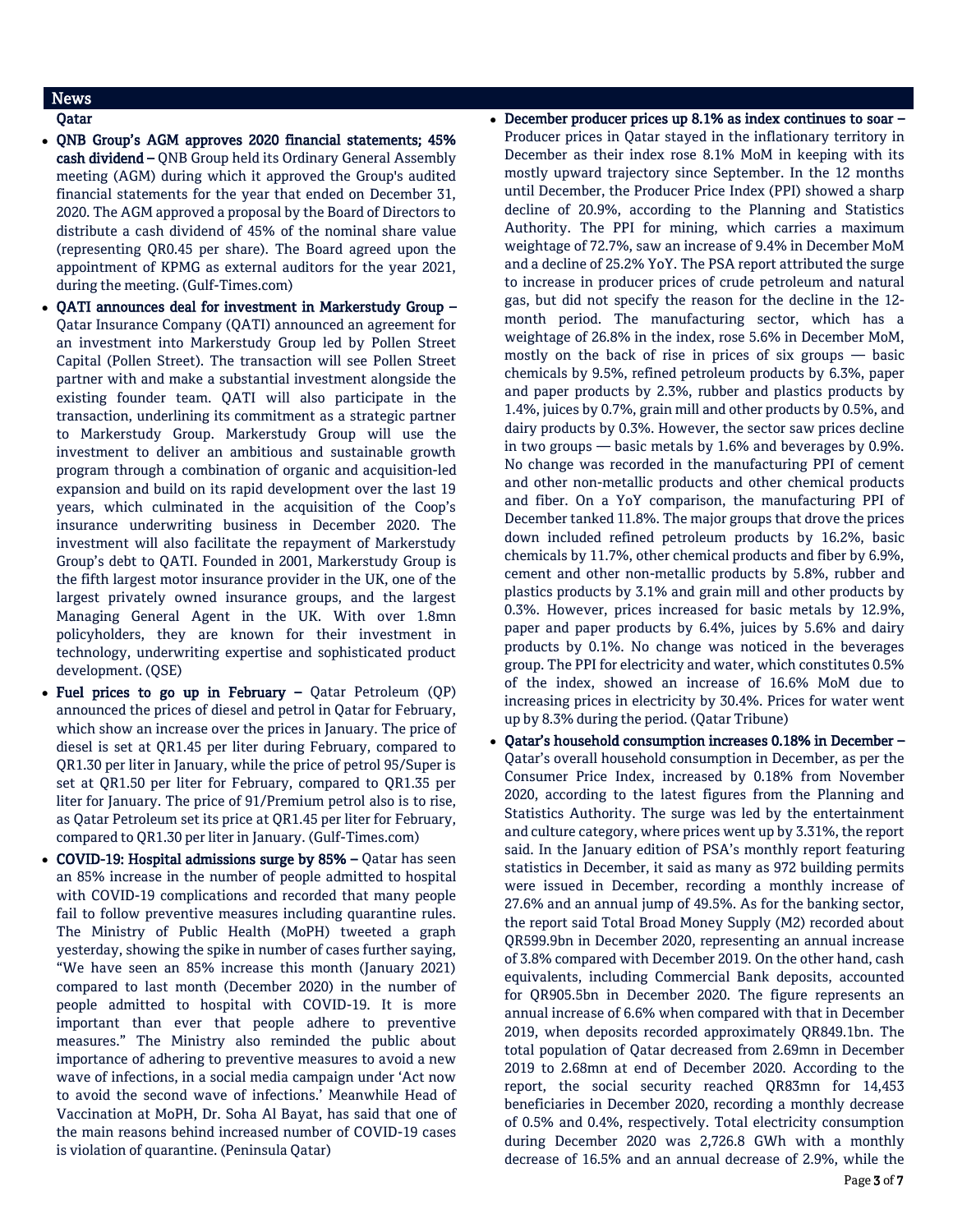total water consumption reached 53,872.4 m3 during the same month attaining a monthly decrease of 1.7% and an annual rise of 2.9%. (Qatar Tribune)

- KPMG: Uptick in Qatar's real estate demand on more market opportunities – Qatar is seeing an uptick in real estate demand in view of the lifting of blockade, positive regulatory changes, possibility of organized real estate concepts such as REITs, KPMG has said in a report. The country is set to witness higher influx of invested people, in view of the above developments. "With more opportunities in the market and increased inflow of white-collared workforce, there can be a positive upturn in the demand for residential housing over the next short to middle term, providing a much-needed fillip to the sector," KPMG noted. Qatar is also experiencing increased real estate transactions. During the last six months, the value of real estate deals exceeded QR15bn, which is quite encouraging. The advent of new real estate products in the form of integrated townships along with a host of entertainment offerings is being seen. Projects such as The Qetaifan Island and Lusail Seef are attracting considerable interest from buyers as well as investors, KPMG noted. Moreover, with Qatar opening its property market to foreigners and rewarding buyers with permanent residency, Qatar residential market will witness a movement from a rental based real estate to a capital (sales) based economy. The year 2020 was all about remote working. Work from Home (WFH) concept has changed the way business is done today. While many corporates can be seen adopting and getting comfortable with this concept, KPMG believes the dynamic/hybrid workplace model will become a new normal even post pandemic. With greater emphasis on flexibility and safety, the office of the future will promote health benefits to the employees and provide opportunity for new ways of collaborating and building relationships. (Gulf-Times.com)
- FIFA CWC 2020 to take place amid strict health and safety protocols – Following the successful hosting of the AFC Champions League and Amir Cup finals, Qatar is gearing up to host the FIFA Club World Cup™ for the second time, with matches taking place from February 4-11, 2021. Due to the ongoing COVID-19 pandemic, the six-team tournament – which was originally due to take place in December 2020 – will be held amid strict health and safety protocols which have been finetuned in recent months. Players and officials will be part of medical bubbles designed to protect their health and wellbeing. Additional safety measures will include regular COVID-19 testing, safe transportation methods, regular disinfection of all tournament venues, including training and media facilities, as well as the provision of medical staff in stadiums throughout the competition. (Qatar Tribune)

#### International

 UK set to formally apply for trans-Pacific trade bloc membership – Britain will next week formally apply to join a trans-Pacific trading bloc of 11 countries, with negotiations set to start later this year, the government said on Saturday. Since leaving the European Union, Britain has made clear its desire to join the Comprehensive and Progressive Agreement for Trans-Pacific Partnership (CPTPP), which removes most tariffs between Australia, Brunei, Canada, Chile, Japan, Malaysia, Mexico, New Zealand, Peru, Singapore and Vietnam. "One year

after our departure for the EU we are forging new partnerships that will bring enormous economic benefits for the people of Britain," Prime Minister Boris Johnson said in a statement. Reuters reported on Thursday that Britain will not publish an assessment of the economic benefits of CPTPP membership before requesting to join it - contrary to earlier promises. Previous government economic analyses of Brexit have pointed to small boosts to economic output from additional trade deals. The government said joining CPTPP would remove tariffs on food and drink and cars, while helping to boost the technology and services sectors. British trade minister will speak to counterparts in Japan and New Zealand on Monday with a formal request to join CPTPP, the statement said. "Applying to be the first new country to join the CPTPP demonstrates our ambition to do business on the best terms with our friends and partners all over the world and be an enthusiastic champion of global free trade," Johnson said. (Reuters)

- British government working on COVID recovery plan for economy, says source – Britain's government is working on a recovery plan for the country's COVID-battered economy, a source said on Sunday, as ministers direct their attention to trying to restore growth for businesses hit hard by the pandemic. Prime Minister Boris Johnson and finance minister Rishi Sunak have broken with the traditional, pro-market instincts of their Conservative Party and are on course to spend 280bn Pounds of public money in the current financial year to support jobs and businesses. The government source said the finance ministry and cabinet office were working on a recovery plan after the Sunday Times reported that the government would provide a long-term blueprint that is likely to mean high state spending for a decade. The Sunday Times also said Sunak would use his March 3 budget to extend government relief, including the furlough job protection scheme, business support loans, cuts in value-added tax, and perhaps the cut to stamp duty on property purchases which is due to expire at the end of March, until the virus is under control. Earlier this month, a leading British employers group called for another 7.6bn Pounds of immediate government help, saying they could not wait until the March budget. The Sunday Times said Sunak would also announce that the support programs will be phased out, probably this autumn, in favor of "a plan for jobs" to kick-start employment and a "plan for growth" to promote new industries. (Reuters)
- German Economy Minister proposes scaling back state holdings – Germany's Economy Minister says tax increases are the wrong way to handle the costs of the coronavirus crisis and proposed selling state holdings instead. "The value of state holdings has grown considerably in recent years — that's why we should examine which state holdings can be scaled back," Peter Altmaier told newspaper Welt am Sonntag. "This will also bring money into state coffers that we can put to good use for future investments." The federal government's company holdings range from listed corporations such as Deutsche Telekom AG and Deutsche Post AG, airport operators and railway firm Deutsche Bahn AG, to cultural and scientific institutions and building cooperatives. Germany is also the biggest shareholder in Commerzbank AG. Tax increases would be "poison for the economy" because Germany already has high taxes, even by international standards, Altmaier said. "We can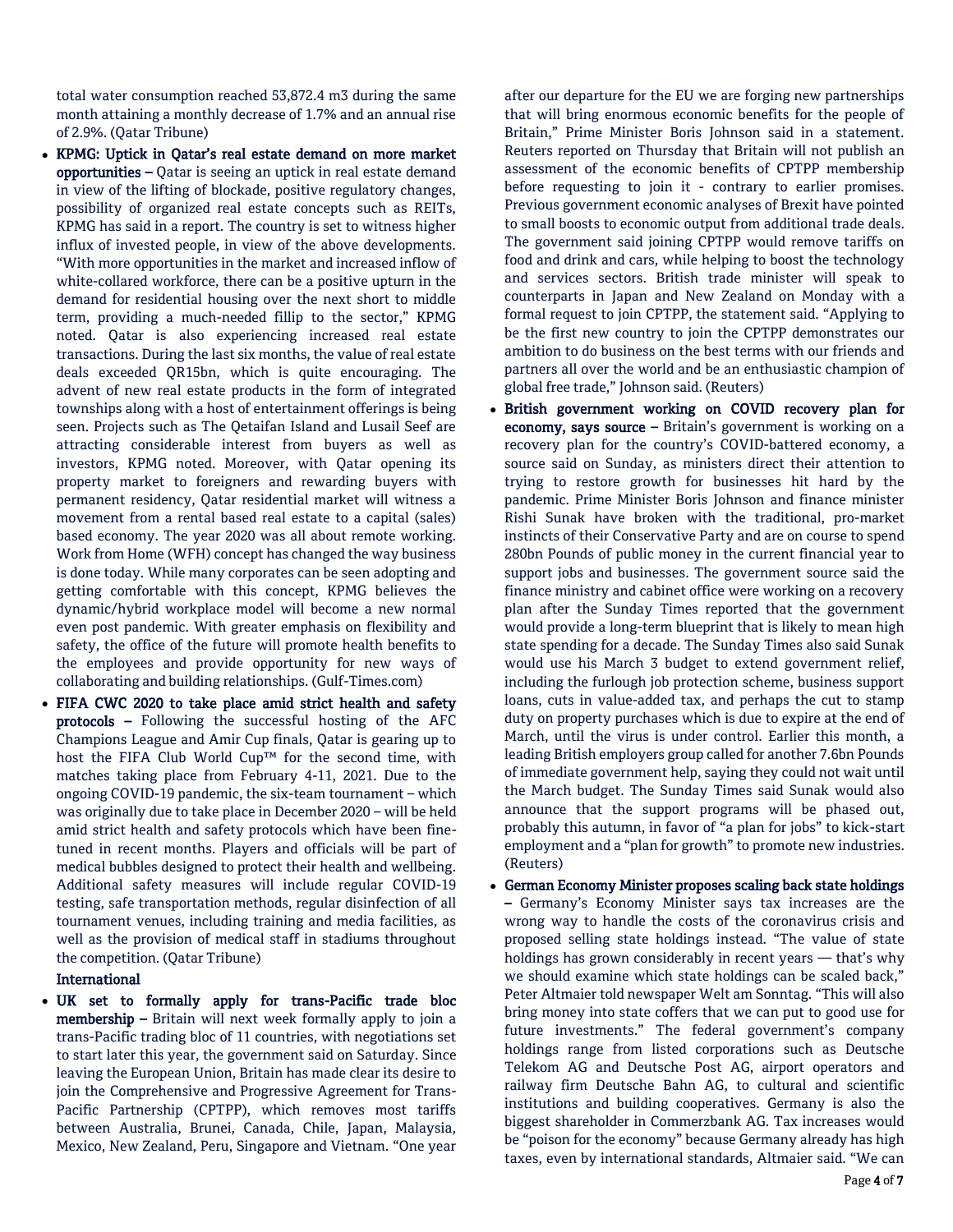borrow money at very low or even negative interest rates." According to a Spiegel report, Germany is considering another suspension of its constitutional debt brake in 2022. The news magazine cited finance ministry sources as saying just under €60bn (\$72.8bn) in new debt is expected. He predicted that industrial output will return to pre-crisis levels by the middle of next year and grow 3% or more this year if the pandemic is successfully combated. "That is the best prerequisite for us to return to the normal level of the debt brake," Altmaier said. (Bloomberg)

- Official PMI: Growth in China's services sector slows in January – Activity in China's services sector expanded at a slower pace in January, official data showed on Sunday, weighed by a flareup in new coronavirus outbreaks. The official nonmanufacturing Purchasing Managers' Index (PMI) slipped to 52.4 from 55.7 in December, data from the National Bureau of Statistics (NBS) showed. The 50-point mark separates growth from contraction on a monthly basis. Though slower than manufacturing, China's services sector, which includes many smaller and privately owned companies, has gained solid growth thanks to strong demand. The official January composite PMI, which includes both manufacturing and services activity, fell to 52.8 from December's 55.1. (Reuters)
- India's budget aiming to revive economy despite limited fiscal headroom – India's Finance Minister is likely to announce measures including a hike in infrastructure spending and tax cuts to boost the pandemic-hit economy when she presents the annual budget later on Monday, while deferring debt cut plans. Nirmala Sitharaman is likely to increase spending by more than 15% YoY in 2021-22 with an emphasis on infrastructure and healthcare, say senior officials and advisers involved in budget preparation. The economy is projected to contract 7.7% in the current fiscal year. However in its annual report on the economy to parliament on Friday the government forecast growth of 11% for the coming fiscal year, after a massive COVID-19 vaccination drive and a rebound in consumer demand and investments. Prime Minister Narendra Modi has said the budget will be in continuation of government efforts to revive sectors impacted by pandemic, which has hit all economic activities and led to millions of job losses mainly in small businesses. The government is likely to hike import duties on a number of high-end goods in a bid to raise more than 210bn rupees in revenue, government sources earlier told Reuters. New Delhi is likely to rely heavily on privatization of state-run firms and sales of minority stakes in large companies such as Life Insurance Corp to fund its expenditure program. It could aim to raise 2.5-3tn rupees from stake- sales in 2021-22, after raising just about 180bn rupees in the current year, well short of its 2.1tn rupees target, government sources say. (Reuters)
- Brazil's Sao Paulo says ingredients for 8.6mn vaccine doses to arrive on Wednesday - Brazil's Sao Paulo state is expecting to receive on Wednesday ingredients from Sinovac Biotech Ltd that will allow local production of 8.6mn doses of COVID-19 vaccine, the state government said in a statement on Sunday. The ingredients are in Beijing's airport, in China, awaiting discharge and will be used by Sao Paulo's state-funded

Butantan Institute, which has a partnership with Sinovac to produce the vaccines in Brazil. (Reuters)

# Regional

- SABIC sees positive 1Q2021 though cautious over COVID-19 Saudi Basic Industries Corp (SABIC) expects business performance to be positive in the first quarter of 2021 after an uptick in chemical prices but remains cautious given COVID-19 uncertainty, its CEO said on Sunday. Saudi Aramco's acquisition of a 70% stake in SABIC will have a financial benefit worth \$3bn to \$4bn, Yousef al-Benyan told reporters on a virtual news conference. "There is an enhancement of cooperation between SABIC and Aramco. As mentioned, God willing, the benefits between the two companies is expected in the range of \$3bn-4bn. SABIC's share of that is from \$1.5bn-1.8bn," the Chief Executive said. "Our outlook is that Q1 is going to be more or less equal to Q4 given the improvement we have experienced. We have seen an average 13% improvement in chemical prices," Benyan said, adding, however, that prices remain lower than 2019 levels. SABIC-Aramco tie-up to have benefit worth \$3bn-4bn - SABIC CEO "We are very, basically, optimistically cautious in terms of where we are moving. However, I think the implications of COVID-19 (are) unknown to anybody." Benyan said that any restrictions on travel or economic activities in major markets like Europe, the US or China could lead to pressure on demand and subsequently have implications for the chemicals industry. (Reuters)
- Saudi regulator approves Halwani Bros 12.5% bonus share issue – Saudi Arabia's Capital Market Authority has approved a request from Halwani Bros. Co. to increase its capital from SR314.28mn to SR353.57mn, or 12.5%, through a bonus issue, the company said in a statement to the Tadawul. The leading food distributor and manufacturer will issue one bonus share for every eight existing shares owned by registered shareholders. The capital increase will be paid by transferring SR39.28mn from the statutory reserve to the company's capital. Following the bonus issue, the number of Halwani Bros. outstanding shares will increase from 31,428,573 to 35,357,145 shares. (Zawya)
- Saudi Utility Alkhorayef seeks up to \$144mn from IPO Alkhorayef Water & Power Technologies is seeking to raise as much as \$144mn from an initial public offering (IPO) next month. The price range for the offering has been set at SR62 to SR72 a share, according to a statement. The book-building period for institutional tranche has been launched between January 31 to February 9. The offering period for individual investors is between February 16 to February 17. The offering comprises 7.5mn shares, representing 30% of the company. (Bloomberg)
- Reuters poll: Dubai house prices to drop at slower pace Dubai's house prices are expected to fall at a slower pace this year and next than previously thought as hopes for a successful vaccine rollout and an economic recovery boost confidence in the sector, a Reuters poll showed. After declining 3.5% in the first quarter of 2020, Dubai property prices have shown signs of stabilizing. They fell by a much slower 0.9% YoY in the third quarter after barely changing in Q2, The Central Bank of the UAE (CBUAE) data found. The January 13-28 poll of 11 property market analysts predicted Dubai house prices would decline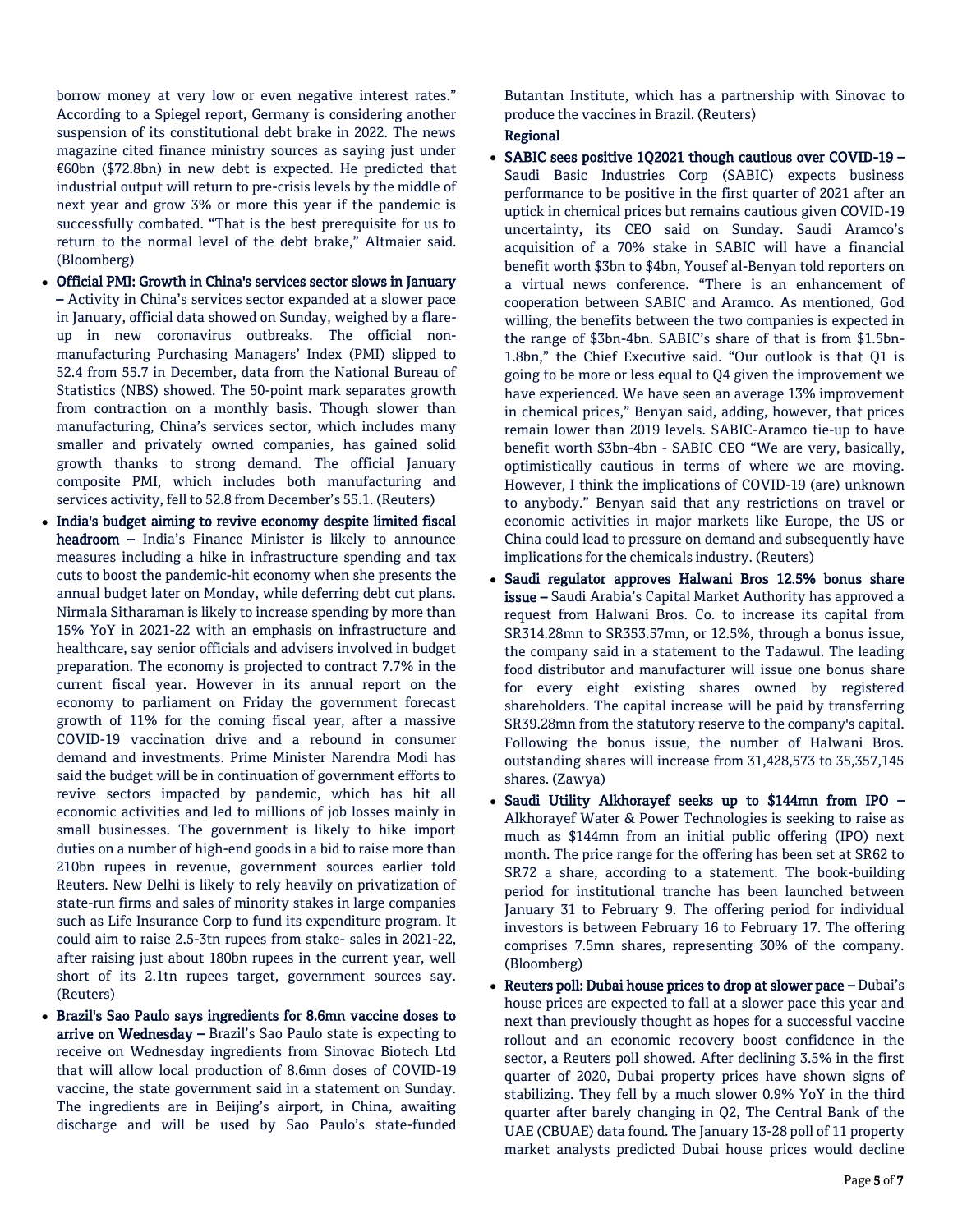2.0% this year, a significant improvement from a September survey that forecast a decline of 5.1%. It was expected to fall the same next year. "While multiple factors are at play, an economic recovery and a successful vaccine rollout stand out as key drivers for the real estate sector, both of which will boost confidence in the market," Head of strategic consulting and research at Cavendish Maxwell in Dubai, Aditi Gouri said. After a projected 6.2% contraction last year, Dubai's economy, the Middle East trade and tourism hub, was expected to grow 4.0% in 2021, the government has said, largely driven by measures to help reduce the impact of the pandemic. When asked what would be the primary driver of housing market activity this year, nine property analysts said a successful vaccine rollout and an economic recovery. One said fiscal stimulus and another said monetary policy. (Reuters)

- Emirates, DP World, Dubai Airports aim to help transport 2bn COVID-19 vaccines – UAE-based Emirates Skycargo, Dubai Airports and ports operator DP World will help "equitably distribute" 2bn doses of COVID-19 vaccines to developing countries in 2021, the Emirate's government media office and state news agency WAM said. The media office cited Chief Executive of Emirates Airline and Chairman of Dubai Airports, Sheikh Ahmed bin Saeed Al Maktoum as saying the three companies had formed a logistics alliance "to expedite the worldwide transport of urgently needed vaccines through Dubai". (Reuters)
- UAE property developer launches AED8bn Sharjah project  $A$ UAE real estate developer launched an AED8bn upmarket, gated community project on Sunday in the emirate of Sharjah. The announcement comes as fewer projects are being launched in neighboring Dubai, where the real estate sector is in a deep downturn caused by excessive development over the past decade. The 19mn square foot, 4,000 unit Masaar project will be delivered in phases from 2023 and completed by 2028, Arada Chief Executive, Ahmed Al-Khoshaibi told Reuters. Around 15,000 people are expected to eventually live in the community, which along with residential and commercial facilities will feature green spaces and an international school. The project will be financed through equity, debt and sales, Khoshaibi said. The downturn in Dubai, the UAE's real estate engine, has been exacerbated by the coronavirus pandemic that has led to huge job losses and an exodus of foreign residents. However, Khoshaibi said despite the pandemic he expected there to be significant demand for the project where a house will cost between AED1.2mn and AED3.7mn. "When there is uncertainty, Sharjah has become known as a safe haven. It is known for its stability. Its residents are long-term. If you look at Sharjah residents, most of them are second generation. It's their home," Khoshaibi said. The company expects to award AED1.5bn in contracts this year, including for other projects, he said. (Reuters)
- ADCB's net profit falls 20.5% YoY to AED3,806.1mn in FY2020 Abu Dhabi Commercial Bank (ADCB) recorded net profit of AED3,806.1mn in FY2020, registering decrease of 20.5% YoY. Net interest income rose 5.2% YoY to AED7,905.3mn in FY2020. Operating income rose 6.4% YoY to AED12,471.2mn in FY2020. Total assets stood at AED411.2bn at the end of December 31, 2020 as compared to AED405.1bn at the end of December 31,

2019. Loans and advances to customers, net stood at AED239.0bn (-3.6% YoY), while deposits from customers' stood at AED251.4bn (-4.1% YoY) at the end of December 31, 2020. Basic and diluted EPS came in at AED0.51 in FY2020 as compared to AED0.71 in FY2019. With exposure of about \$981mn, ADCB was a major lender to NMC Health, which went into administration last year after months of turmoil following questions over its financial reporting and the discovery of undisclosed debt. ADCB also had an exposure of \$182mn to payments group Finablr, whose majority shareholder, Indian businessman BR Shetty, founded NMC. In 2020, ADCB booked AED1.656bn in provisions on NMC Health, Finablr and associated companies, nearly two-fifths of its total exposure to NMC and Finablr. "The Bank is comfortable with provisioning levels on NMC Health Group given the positive developments in the company's recent financial performance and its ongoing restructuring process," ADCB said. Last year, ADCB was among a group of lenders providing a \$325mn facility to fund its administration and pave the way for restructuring, which it said has placed it "in a strong position to maximize recoveries." Its non-performing loans ratio, including purchased and originated credit-impaired (POCI) loans, rose to 7.7% in 2020 from 4.53% in 2019. ADCB's cost of risk - excluding impairment charges on NMC and Finablr - rose to 1.45% in 2020 from 0.8% in 2019. (ADX, Reuters)

 Oman wealth fund's latest revamp focuses on tourism – Oman's \$17bn wealth fund plans to restructure its tourism and real estate investments in the latest shift by the \$17bn sovereign investor. The Oman Investment Authority will transfer a shareholding company, a tourism development project and resorts to the Omran Tourism Development Co., also known as Omran Group, the wealth fund said in a statement yesterday. This move aims to "drive growth for Omran Group and strengthen its role in supporting economic diversification," the statement added. Omran Group was established by the government in 2005 to focus on developing sources of economic diversification and attracting foreign direct investment to the Gulf nation, according to its website. Last June, Oman combined its two wealth funds — the State General Reserve Fund and the Oman Investment Fund — into one entity. (Peninsula Qatar)